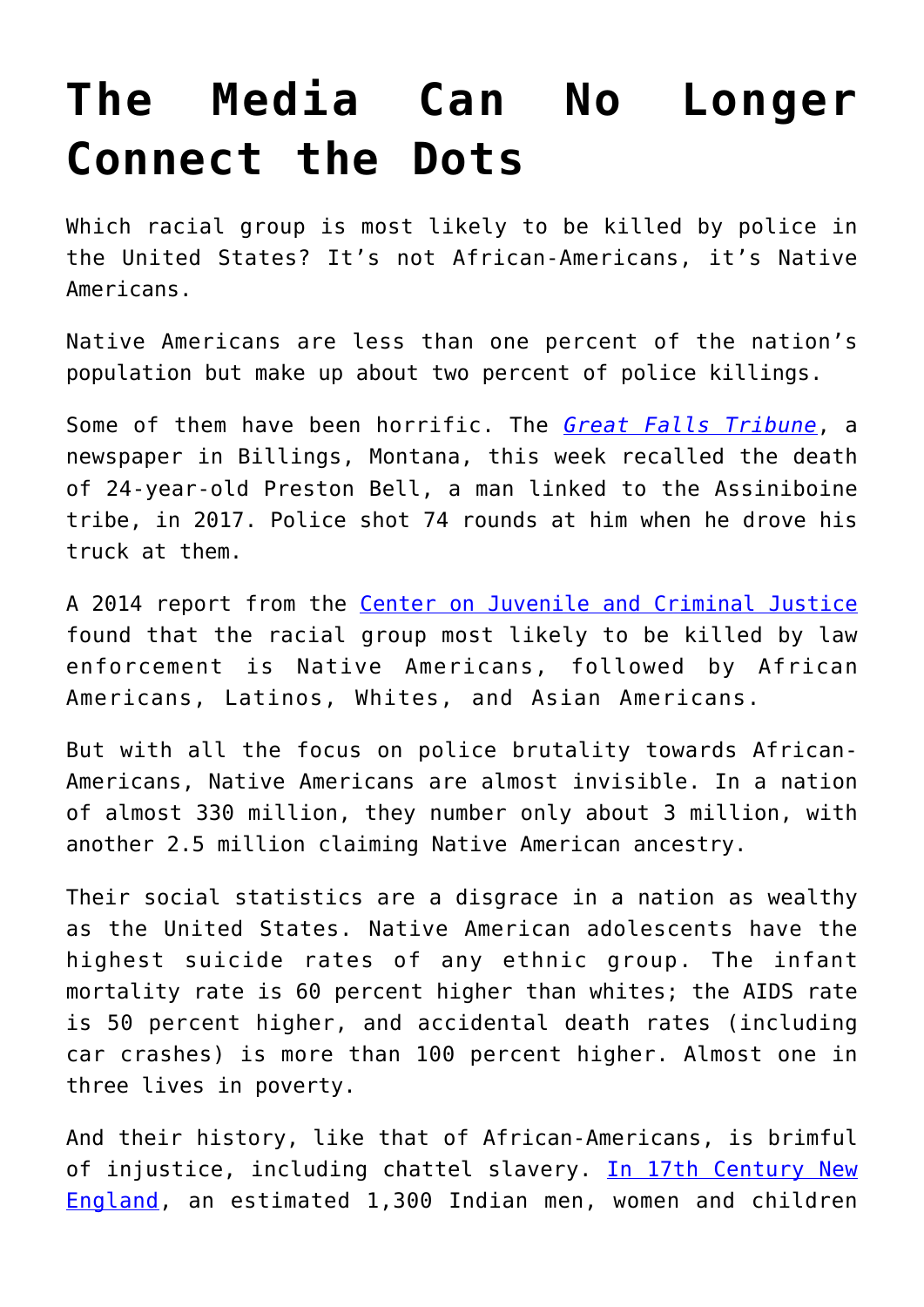were bound into slavery. An estimated 90 percent of the Native American population died through disease and violence, with frequent massacres as white settlers inexorably moved across the continent. The last one took place in 1890, at Wounded Knee, in South Dakota. About 25 white soldiers were killed but about 300 Lakota Sioux died, including 200 women and children. Twenty soldiers received Medals of Honor for their involvement ([one of them](https://en.wikipedia.org/wiki/William_Othello_Wilson) an African-American).

If Black Lives Matter – and they certainly do – why aren't we hearing these stories as well? Don't Natives Lives Matter?

*"At this moment, when black Americans are speaking up against systemic police violence, and their message is finally being carried by virtually every major news source, it's time we also pay attention to a less visible but similarly targeted minority: the people who lived here for many thousands of years before this country was founded, and who also have an unalienable right to respect and justice."*

Amen to that. These are the words of Lydia Millet, an op-ed writer for *[The New York Times](https://www.nytimes.com/2015/10/13/opinion/native-lives-matter-too.html)*, writing in 2015 — under the headline "Native Lives Matter, Too".

So it's not as though *The New York Times*, the foremost media outlet in the United States, was ignorant of the plight of Native Americans.

But where in recent weeks did it repeat that incredible statistic – that the racial group most likely to be killed by law enforcement is Native Americans? Nowhere. It's a ghastly injustice to the country's indigenous inhabitants and a shameful oversight by the *Times*.

The catastrophic failure of the elite American media has nowhere been more visible than in the *Times's* coverage of the Black Lives Matter protests.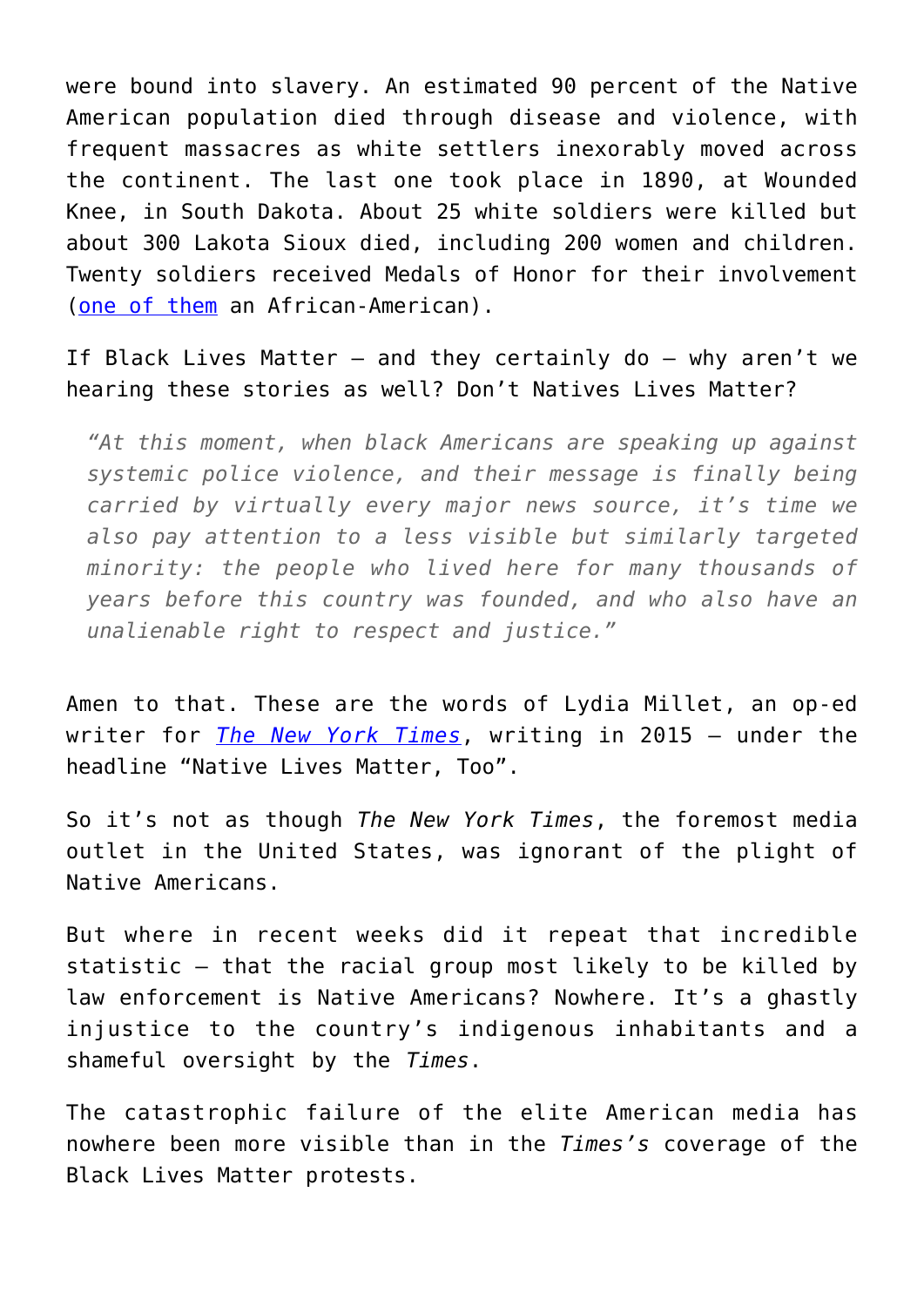Not in its reporting – but in its prudence and its priorities. What one used to expect from *The New York Times* and other elite publications was not Olympian objectivity, but perspective. Its reporters tried to present the news "without fear or favor" and its editors and columnists sifted it to assess its implications for readers. The most basic tool for this is intelligent comparison. In the case of police brutality, the media should be asking about the situation in other countries, in other eras, amongst states, amongst cities and towards other ethnic groups.

But in the last five years or so, the media seems to have lost its ability to make intelligent comparisons in the midst of crises and to ask connect-the-dots questions. Is Twitter to blame for this? Post-modernism in universities? Trump? Fluoride in the water? "Political correctness"? Who knows?

But major news stories are always Princess Diana moments. The heads of journalists are so swollen with the emotions of the moment that they have no room for anything else. Grief at the death of Princess Di; terror before the coronavirus; disgust at Harvey Weinstein; righteous fury at transphobia; indignation everything Trump does from [eating his vegetables](https://www.nytimes.com/2020/02/24/us/politics/ronny-jackson-congress-texas.html) to [dog-whistling;](https://www.nytimes.com/2019/07/15/opinion/trump-twitter-racist.html) bush-fires in Australia.

Whatever the crisis is, its coverage is breathless and blanket. In June, it's racism; in July, it could be forest fires; in August, it will be save-Biden's-bacon, in September, who know what ism or phobia it will be?

In the early 20th Century the great American journalist Walter Lippmann (1889-1974) wrote in his book [Public Opinion](http://www.gutenberg.org/cache/epub/6456/pg6456-images.html),

*the quality of the news about modern society is an index of its social organization. The better the institutions, the more all interests concerned are formally represented, the more issues are disentangled, the more objective criteria are introduced, the more perfectly an affair can be presented as*